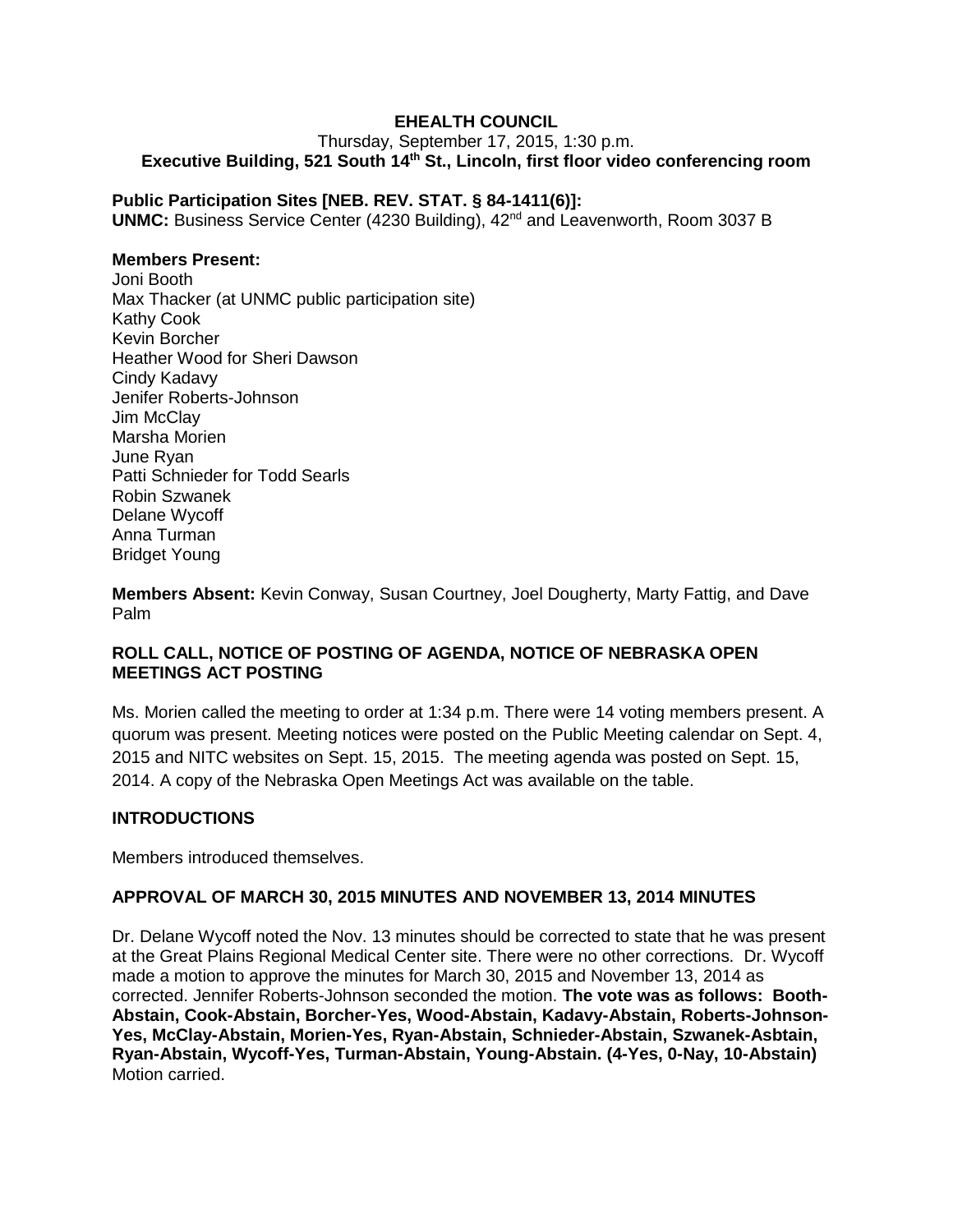## **Members Present at Public Participation Site:** Max Thacker (UNMC)

**Members Absent:** Kevin Conway, Susan Courtney, Joel Dougherty, Marty Fattig, and Dave Palm

## **ORIENTATION/REVIEW OF ROLE OF EHEALTH COUNCILS**

Anne Byers gave an overview of the eHealth Council, including the mission of the eHealth Council, Council responsibilities, and the policy for handling and reporting a potential conflict of interest. Council responsibilities include:

- Assisting the Commission in developing, reviewing and updating the statewide technology plan;
- Reviewing the current status of healthcare information technology adoption by the healthcare delivery system in Nebraska;
- Addressing potential security, privacy and other issues related to the adoption of interoperable healthcare information technology in Nebraska;
- Evaluating the cost of using interoperable healthcare information technology by the healthcare delivery system in Nebraska;
- Identifying private resources and public/private partnerships to fund efforts to adopt interoperable healthcare information technology;
- Supporting and promote the use of telehealth as a vehicle to improve healthcare access to Nebraskans;
- Recommending best practices or policies for state government and private entities to promote the adoption of interoperable healthcare information technology.

## **APPROVAL OF NEW MEMBER – DR. SHAWN MURDOCK**

Dr. Shawn Murdock has been nominated to serve on the eHealth Council. Dr. Wycoff stated Dr. Murdock is a physician with Midlands Family Medicine in North Platte. Dr. Murdock has also been involved in one of the ACO's being organized in the state.

Dr. Wycoff made a motion to approve Dr. Murdock's nomination. Dr. McClay seconded the motion. **The vote was as follows: Booth-Yes, Cook-Yes, Borcher-Yes, Wood-Yes, Kadavy-Yes, Roberts-Johnson-Yes, McClay-Yes, Morien-Yes, Ryan-Yes, Schnieder-Yes, Szwanek-Yes, Ryan-Yes, Wycoff-Yes, Turman-Yes, Young-Yes. (4-Yes, 0-Nay, 10-Abstain)**  Motion carried.

**Members Present at Public Participation Site:** Max Thacker (UNMC)

**Members Absent:** Kevin Conway, Susan Courtney, Joel Dougherty, Marty Fattig, and Dave Palm

# **UPDATES**

## **ONC Advance Interoperable Health IT Services to Support HIE Cooperative Agreement.**

On July 27, 2015, the NITC/Office of the Chief Information Officer received a \$2.7 million twoyear cooperative agreement from the U.S. Department of Health and Human Services Office of the National Coordinator for Health IT. The goal of the Nebraska Advance Interoperable Health IT Services to Support HIE Cooperative Agreement is to increase the adoption and use of interoperable health IT services to support the exchange of health information within Nebraska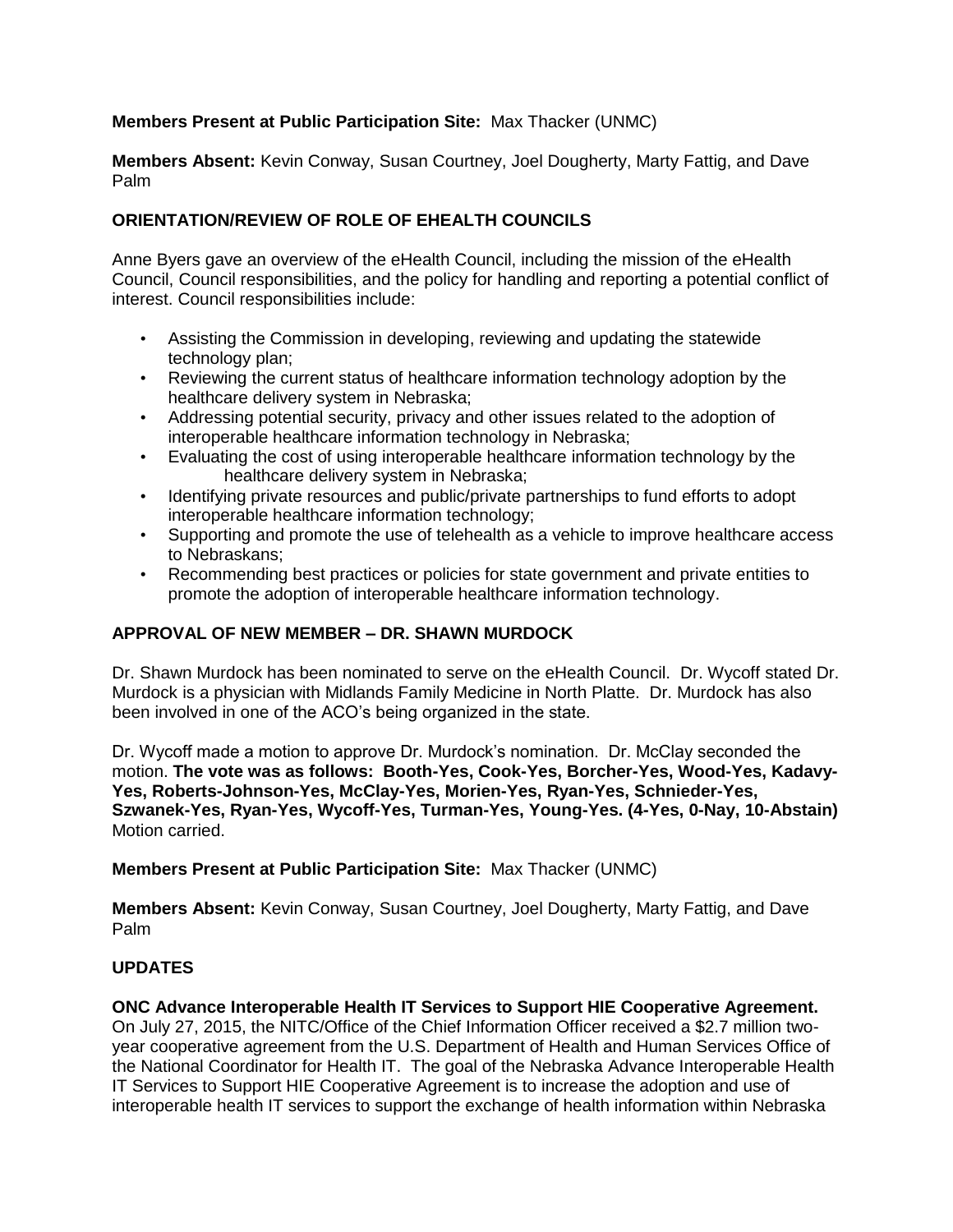and with neighboring states to improve transitions of care and care coordination, to increase overall health care quality, lower health care costs, and improve population health.

The grant project targets Critical Access Hospitals, long-term care facilities, public health and researchers. Milestone metrics for the grant include adding 13 HL7 data sharing participants (including 8 Critical Access Hospitals), adding 10 C-CCDA data sharing participants, adding 50 Direct secure messaging participants, implementing mobile ADT alerts for 40 providers, connecting to 5 HIEs through the Interstate Gateway Connection, connecting 8 Critical Access Hospitals to the State of Nebraska's syndromic surveillance system through NeHII, and connecting 5 facilities to Spectrum population health analytics. In addition, two integrated communities will be created. Participating facilities in the integrated communities will receive assistance in integrating health information exchange into their workflow. Lessons learned will be shared through six training modules and user workgroups. Grant funds will also be used to develop two demonstration projects which integrate HIE data for comparative effectiveness research.

NeHII will hold a strategic planning meeting in Lincoln on Friday, October 2, starting with registration and breakfast at 8:00. Anne will send out information to the group.

**CDC Prescription Drug Overdose Prevention for States Grant.** Jenifer Roberts-Johnson gave an update on the CDC grant recently received by DHHS. Nebraska was one of 16 states to receive a grant. The grant is focused on drug overdose prevention. Working with NeHII on enhancements to the state's Prescription Drug Monitoring program is one aspect of the grant. The grant will provide funding for a project manager at DHHS to work on this project. Funding is \$771,249 per year over the next four years.

## **STATEWIDE TECHNOLOGY PLAN ACTION ITEMS**

The NITC annually updates a statewide technology plan. The plan focuses on a number of strategic initiatives including eHealth. NITC Councils are charged with developing action items to support these initiatives. A document describing the eHealth strategic initiative was included in the meeting materials. The description should be updated to include information on the new ONC grant. Members reviewed the description and offered the following comments:

- The number of NeHII users is cited twice. The number of users doesn't match.
- The map of NeHII participating hospitals should include information on the counties in white in the legend. These counties have no NeHII participating hospitals.
- A graph of the number of NeHII queries should be included.
- The % of active users could also be tracked.
- Information on the % of beds covered by NeHII should include the total number of beds in Nebraska.
- The number of users should include a description of users.
- Members preferred line graphs with a target.

Ms. Byers will revise the document and send out to council members.

Members discussed possible action items. Ms. Byers suggested that one action item should address supporting the Advance Interoperable Health IT Services to Support HIE cooperative agreement. Members agreed. Kathy Cook made a motion to have Ms. Byers draft an action